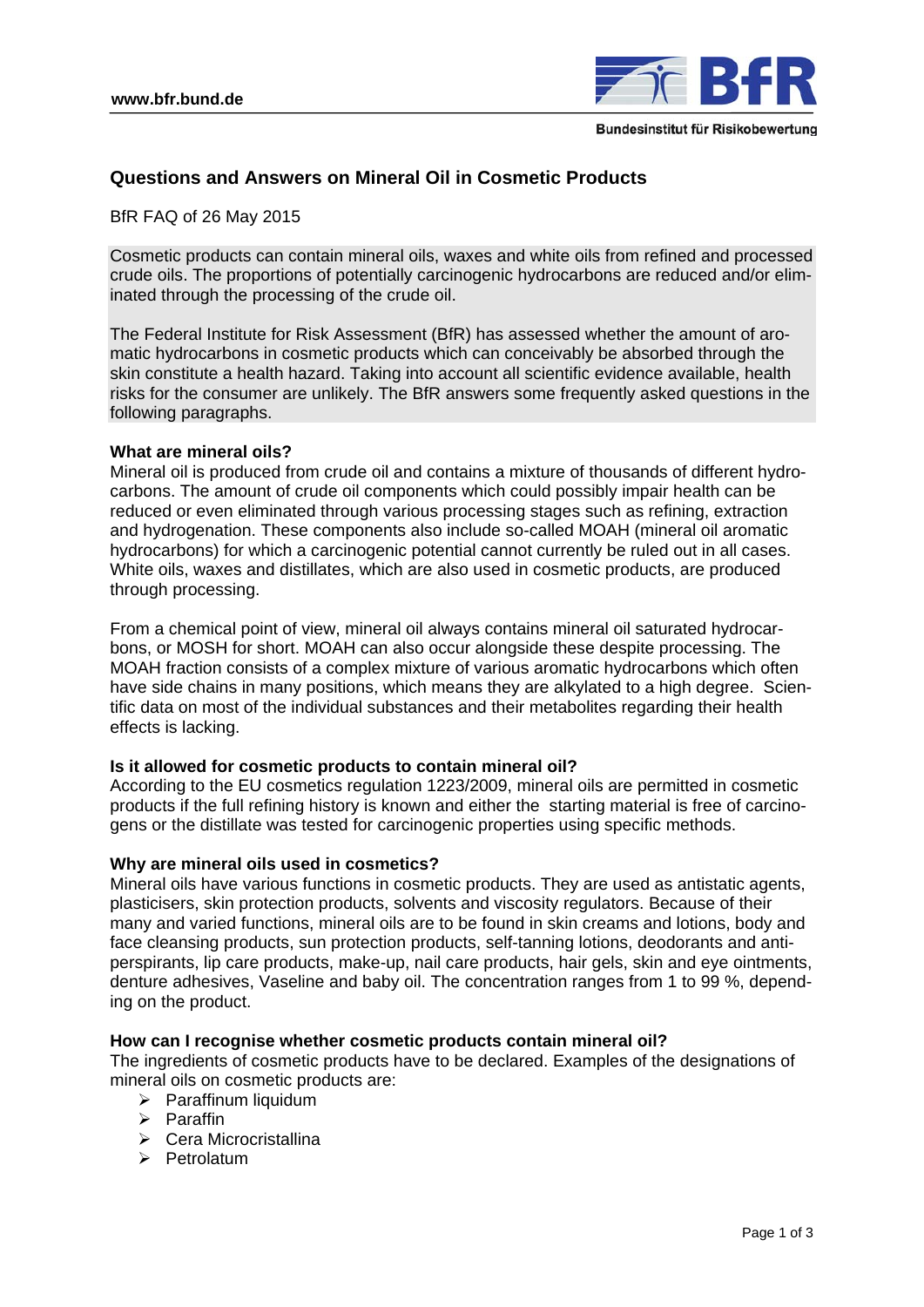

### **www.bfr.bund.de**

## **What health risks are known regarding the absorption of mineral oils through the skin?**

Considering all available lines of evidence it has to be assumed that mineral oil products are absorbed through the skin only in very small quantities, if at all.

Animal toxicity studies with long-term dermal exposure (subchronic toxicity) consistently showed no indications of health-damaging effects for saturated hydrocarbons (MOSH). After treatment with a petrolatum-paraffin wax mixture, slight eye irritations were observed in test animals; in humans slight skin redness occurred in individual cases after treatment. The sensitisation potential of mineral oil products is also low. In a study with 80,000 participants, it was shown that medicinal white oils have no sensitisation potential in human skin, which means they do not trigger allergies.

There are gaps in the data, however, which make a health risk assessment more difficult. These include data on uptake through the skin after contact over a long period, on oral bioavailability and on the relevance of histopathological changes in the liver (microgranules) which occurred in animal studies in a particularly sensitive strain of rats after feeding them the respective preparations. There have also been reports of a similar accumulation of MOSH in the human body associated with uptake through food, but these were noninflammatory deposits with unclear clinical relevance. Little is currently known about the effects and occurrence of aromatic hydrocarbons (MOAH) in cosmetic products. An overall assessment is further complicated by data gaps regarding the composition of the mineral oil mixtures used by the cosmetics industry.

## **Does BfR expect health risks through mineral oils in cosmetic products?**

From a BfR point of view and in line with the latest level of available knowledge, risks to consumer health through the uptake of mineral oils in cosmetics via the skin are not to be expected.

Mineral oils have been used in cosmetic products for over a hundred years. On the basis of the available data it can therefore be assumed that products with MOAH proportions in the percentage range have been on the market for many years. Despite their widespread use, however, no related health effects have been observed to date through cosmetic products. There are currently no clinical or epidemiological findings to indicate the opposite.

Because of the data gaps mentioned above, however, it must also be pointed out here that especially where possible oral intake is concerned (e.g. via lipstick), a final risk assessment is more difficult.

### **Should the MOAH proportion in cosmetic products be reduced?**

The BfR has conducted random spot checks on various cosmetic products to establish their MOAH content. Analyses of individual cosmetic products with declared mineral oil content show big differences with regard to the amount measured. The maximum levels established lay in the single-digit percentage range in several samples, whereas only traces were detected in other products. A minimisation of the MOAH levels would therefore appear to be technologically feasible and is recommended by the BfR for cosmetic products.

## **How does the BfR Cosmetics Committee assess the mineral oil findings in cosmetic products?**

The question of the health risk assessment of MOSH and MOAH in cosmetic products - in particular regarding the development of skin cancer - was discussed intensively at the 15<sup>th</sup> meeting of the BfR committee for cosmetic products. The dermatologists in attendance em-